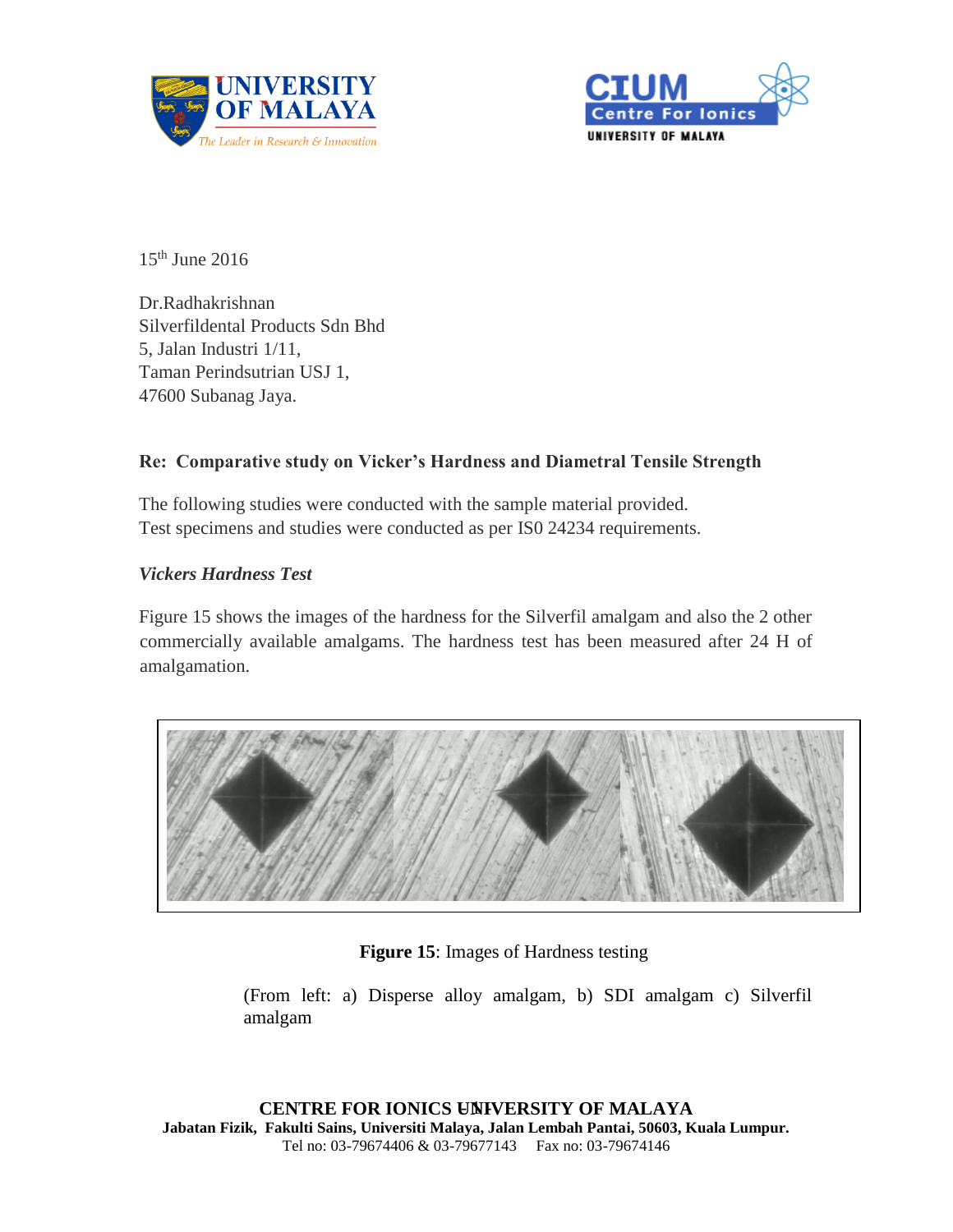



For the Vickers microhardness (Figure 16), the ANOVA results showing significant (P=0.00) and the post hoc test (Dunnett T3) suggest that the mean of hardness is significantly different between all the 3 amalgam (P=0.000). The mean and standard deviation values VHN were Silverfil (103.1580 $\pm$ 4.38730), SDI (233.82  $\pm$  15.68026) and Disperse alloy  $(175.3800 \pm 8.02355)$ .



**Figure 16:** Vickers Micro hardness testing

# *Diametral Tensile Strength*

There were significant difference between the 3 groups (P=0.000) for the diametral tensile (Figure 17). Subsequent post hoc test (Bonferroni procedure) reported that the mean of diametral tensile is significantly different between Silverfil and the 2 other commercial amalgams ( $P=0.000$ ). The mean and standard deviation values (MPa) were Silverfil (72.7110  $\pm$ 10.22905), SDI (39.3217  $\pm$  7.78812) and Disperse alloy (41.6554  $\pm$ 7.77576). However, there was no significant difference between GS80 amalgam and Disperse alloy amalgam.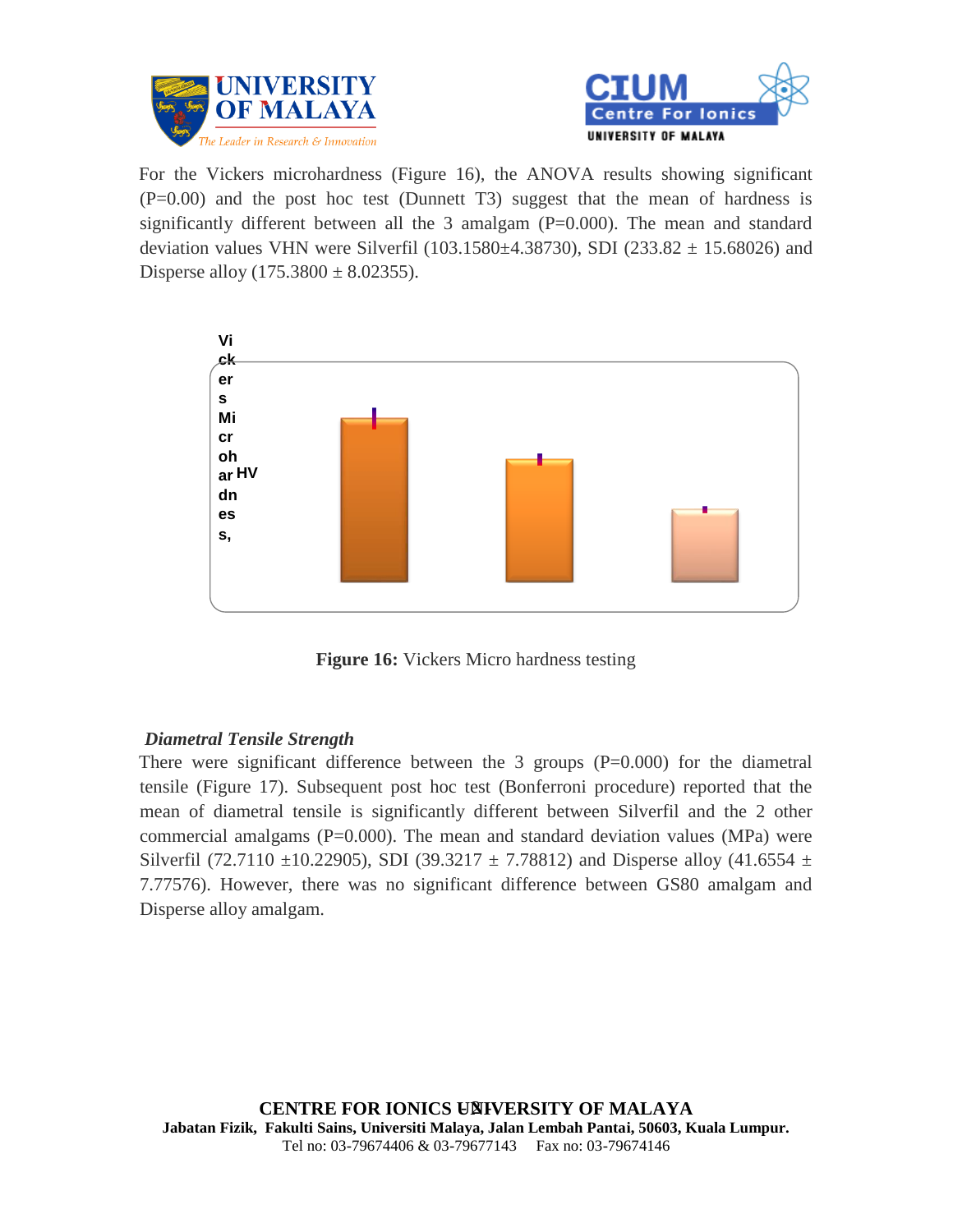





Figure 17: Diametral Tensile Strength of 3 different amalgams.

In conclusion, the Silverfil amalgam showed the highest Diametral Tensile Strength and the lowest Vickers Hardness Testing values compare to the 2 amalgams group. *Note: Silverfil amalgam has been shown to have work hardening properties. Thus, the Vicker's hardness would be higher in the oral cavity due to microscopic structural changes as a result of masticatory forces.*

…………………………..

Dr Vengadaesvaran Senior Research Officer Centre For Ionics University of Malaya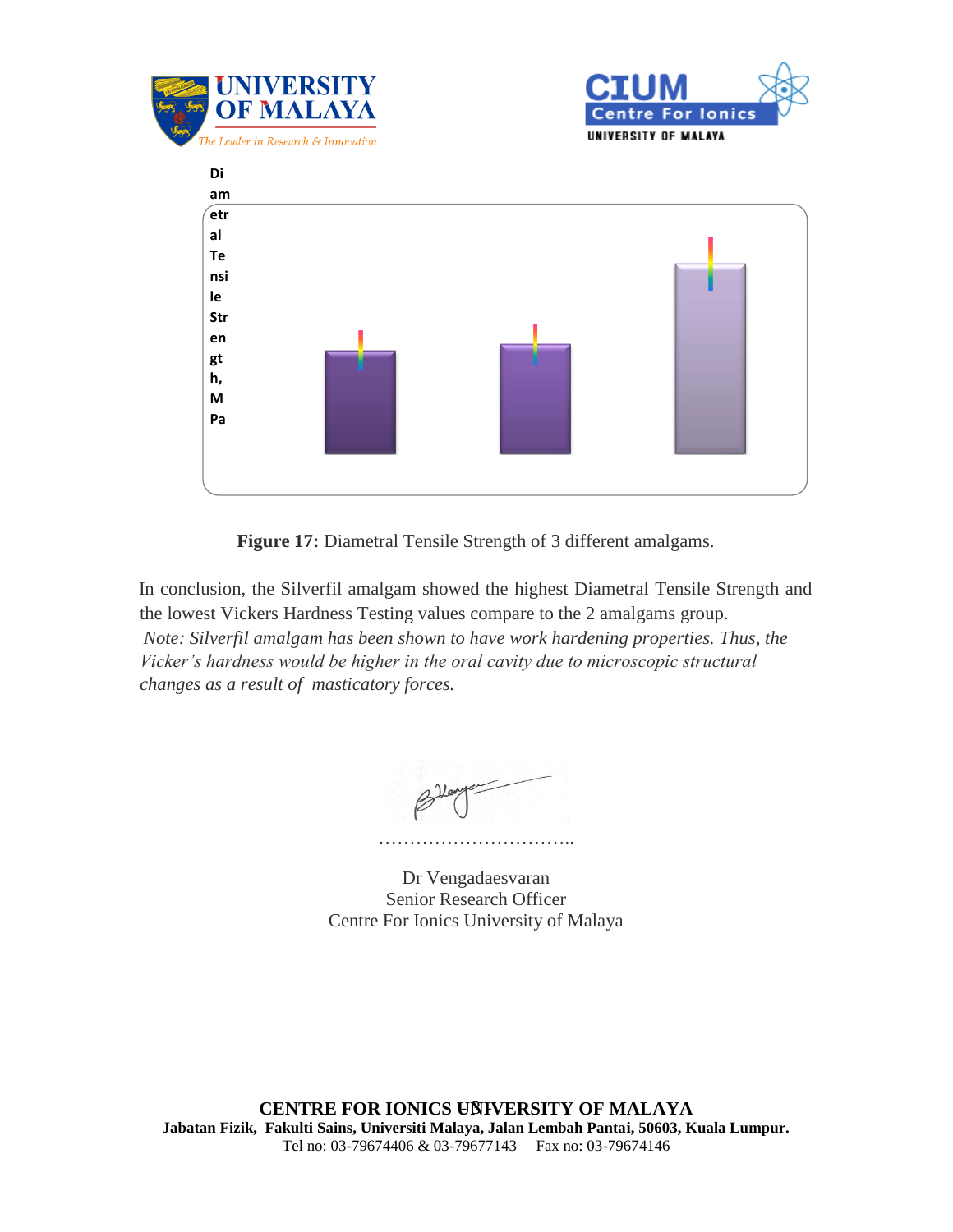



### **References:**

- Al-Saleh, Iman. (2011). Mercury (Hg) burden in children: The impact of dental amalgam. *Science of the Total Environment, 409*(16), 3003-3015.
- Berdouses, E, Vaidyanathan, TK, Dastane, A, Weisel, C, Houpt, M, & Shey, Z. (1995). Mercury release from dental amalgams: an in vitro study under controlled chewing and brushing in an artificial mouth. *Journal of dental research, 74*(5), 1185-1193.
- Bracho-Troconis, Cora, Colon, Pierre, Bartout, Jean-Dominique, & Bienvenu, Yves. (2000). Influence of thermal treatments on Ag Sn Cu powders in order to reduce mercury contents in dental amalgam. *Journal of Materials Science: Materials in Medicine, 11*(1), 1-9.
- Brunthaler, A., König, F., Lucas, T., Sperr, W., & Schedle, A. (2003). Longevity of direct resin composite restorations in posterior teeth: a review. *Clinical Oral Investigations, 7*(2), 6370.
- Cantekin, Kenan, Gurbuz, Taskin, Demirbuga, Sezer, Demirci, Tevfik, & Duruk, Gülsüm. (2012). Dental caries and body mass index in a sample of 12-year-old eastern Turkish children. *Journal of Dental Sciences, 7*(1), 77-80.
- Cenci, M.S., Piva, E., Potrich, F., Formolo, E., Demarco, F.F., & Powers, J.M. (2004). Microleakage in bonded amalgam restorations using different adhesive materials. *Braz Dent J, 15*(1), 13-18.
- Correa, MB, Peres, MA, Peres, KG, Horta, BL, Barros, AD, & Demarco, FF. (2012). Amalgam or Composite Resin? Factors influencing the choice of restorative material. *Journal of Dentistry*.
- Delaviz, Yasaman, Finer, Yoav, & Santerre, J Paul. (2014). Biodegradation of resin composites and adhesives by oral bacteria and saliva: A rationale for new material designs that consider the clinical environment and treatment challenges. *Dental Materials, 30*(1), 16-32.
- Dutton, Daniel J, Fyie, Ken, Faris, Peter, Brunel, Ludovic, & Emery, JC Herbert. (2013). The association between amalgam dental surfaces and urinary mercury levels in a sample of Albertans, a prevalence study. *Journal of Occupational Medicine and Toxicology, 8*(1), 22.
- Fakour, H, Esmaili-Sari, A, & Zayeri, F. (2010). Scalp hair and saliva as biomarkers in determination of mercury levels in Iranian women: Amalgam as a determinant of exposure. *Journal of hazardous materials, 177*(1), 109-113.
- Geier, DA, Carmody, T, Kern, JK, King, PG, & Geier, MR. (2013). A significant dosedependent relationship between mercury exposure from dental amalgams and kidney integrity biomarkers A further assessment of the Casa Pia children's dental amalgam trial. *Human & Experimental Toxicology, 32*(4), 434-440.
- Homme, Kristin G, Kern, Janet K, Haley, Boyd E, Geier, David A, King, Paul G, Sykes, Lisa K, & Geier, Mark R. (2014). New science challenges old notion that mercury dental amalgam is safe. *BioMetals*, 1-6.

# **CENTRE FOR IONICS UNIVERSITY OF MALAYA**

**Jabatan Fizik, Fakulti Sains, Universiti Malaya, Jalan Lembah Pantai, 50603, Kuala Lumpur.** Tel no: 03-79674406 & 03-79677143 Fax no: 03-79674146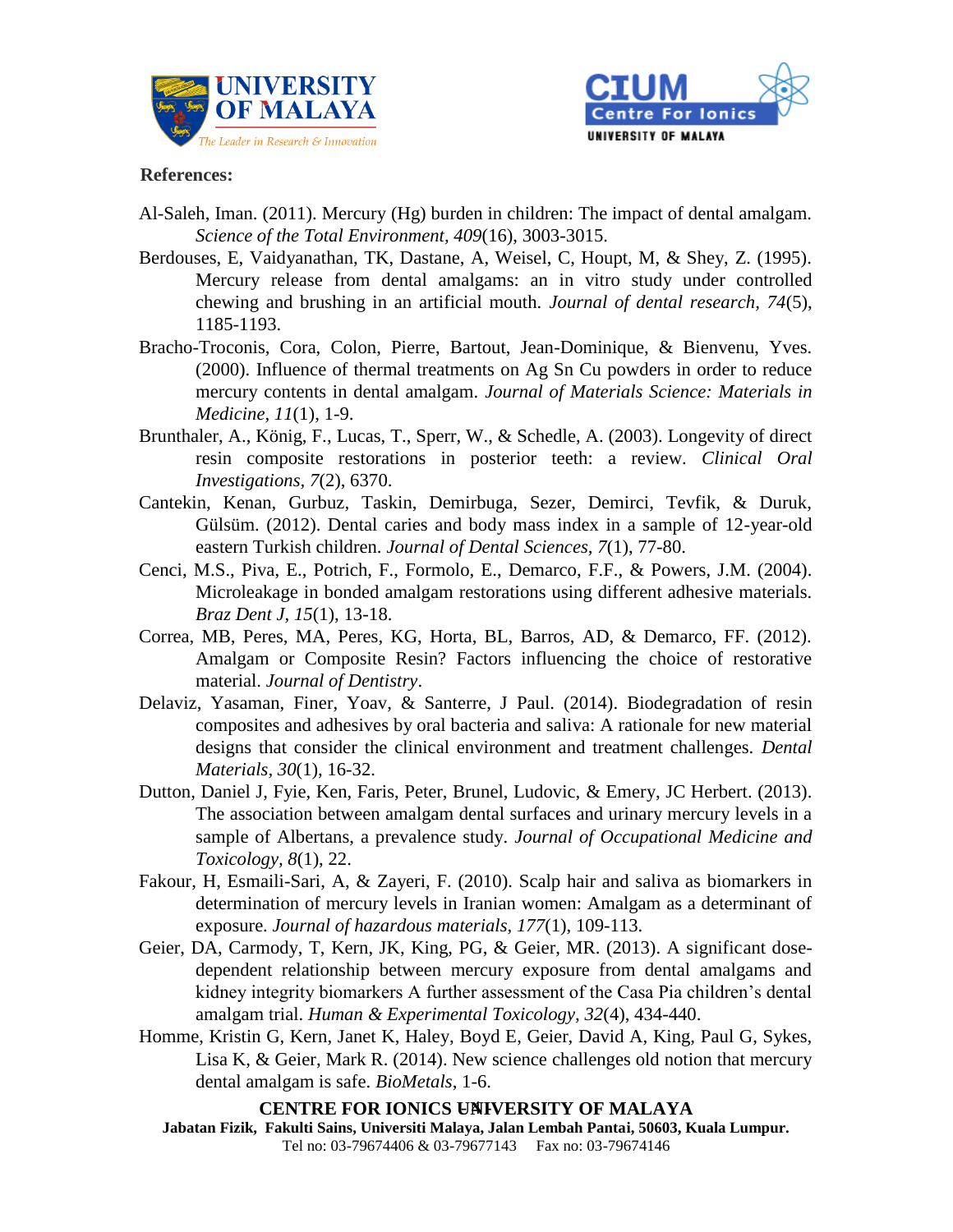



Iwasaki, Masanori, Taylor, George W, Nesse, Willem, Vissink, Arjan, Yoshihara, Akihiro, & Miyazaki, Hideo. (2012). Periodontal disease and decreased kidney function in Japanese elderly. *American Journal of Kidney Diseases, 59*(2), 202- 209.

Jain, Shweta, Jain, Ashutosh Pal, Jain, Sourabh, Gupta, Om Narayan, & Vaidya, Ankur. (2013).

Nanotechnology: An emerging area in the field of dentistry. *Journal of Dental Sciences*.

- Jin, Hye-Jung, Kim, Eun-Kyong, Woo, Gyeong-Ji, Im, Sang-Uk, Song, Keun-Bae, & Choi, YounHee. (2013). Impact of amalgam removal on urinary mercury concentration in children: a pilot study. *Journal of Korean Academy of Oral Health, 37*(4), 194-199.
- Kanaparthy, Rosaiah, & Kanaparthy, Aruna. (2011). The changing face of dentistry: nanotechnology. *International journal of nanomedicine, 6*, 2799.
- Kasacka, Irena, & Łapińska, Joanna. (2010). Salivary Cells in Patients with Dental Amalgam and Composite Resin Material Restorations–a Morphological Investigation. *POLISH JOURNAL OF ENVIRONMENTAL STUDIES, 19*(6), 1223-1227.
- Kassim, NH Abu, Yahya, Noor Azlin, Radzi, Z, Basirun, WJ, & Ghani, AA. (2007). *Silverfil: Its physical characterization.* Paper presented at the 3rd Kuala Lumpur International Conference on Biomedical Engineering 2006.
- Liu, J.K., Yang, X.H., & Tian, X.G. (2008). Preparation of silver/hydroxyapatite nanocomposite spheres. *Powder Technology, 184*(1), 21-24.
- Manhart, J., Chen, H., Hamm, G., & Hickel, R. (2004). Buonocore Memorial Lecture. Review of the clinical survival of direct and indirect restorations in posterior teeth of the permanent dentition. *Operative dentistry, 29*(5), 481.
- Marek, M. (1990). The release of mercury from dental amalgam: The mechanism and in vitro testing. *Journal of Dental Research, 69*(5), 1167-1174.
- Melchart, Dieter, Köhler, Wolfgang, Linde, Klaus, Zilker, Thomas, Kremers, Leo, Saller, Reinhard, & Halbach, Stefan. (2008). Biomonitoring of mercury in patients with complaints attributed to dental amalgam, healthy amalgam bearers, and amalgamfree subjects: a diagnostic study. *Clinical Toxicology, 46*(2), 133-140.
- Neme, AL, Wagner, WC, & O'Brien, WJ. (1999). Effects of palladium addition on emission of mercury vapor from dental amalgam. *Dental Materials, 15*(6), 382- 389.
- Okabe, T, & Mitchell, RJ. (1996). Setting Reactions in Dental Amalgam Part 2. the Kinetics of Amalgamation. *Critical Reviews in Oral Biology & Medicine, 7*(1), 23-35.
- Oo, Mon Mon Tin, Naing, Lin, Mani, Shani Ann, & Ismai, AR. (2011). Dental caries experience and treatment needs in the mixed dentition in North East Malaysia. *Arch Orofac Sci, 6*(2), 1-8.

### **CENTRE FOR IONICS UNIVERSITY OF MALAYA**

**Jabatan Fizik, Fakulti Sains, Universiti Malaya, Jalan Lembah Pantai, 50603, Kuala Lumpur.** Tel no: 03-79674406 & 03-79677143 Fax no: 03-79674146